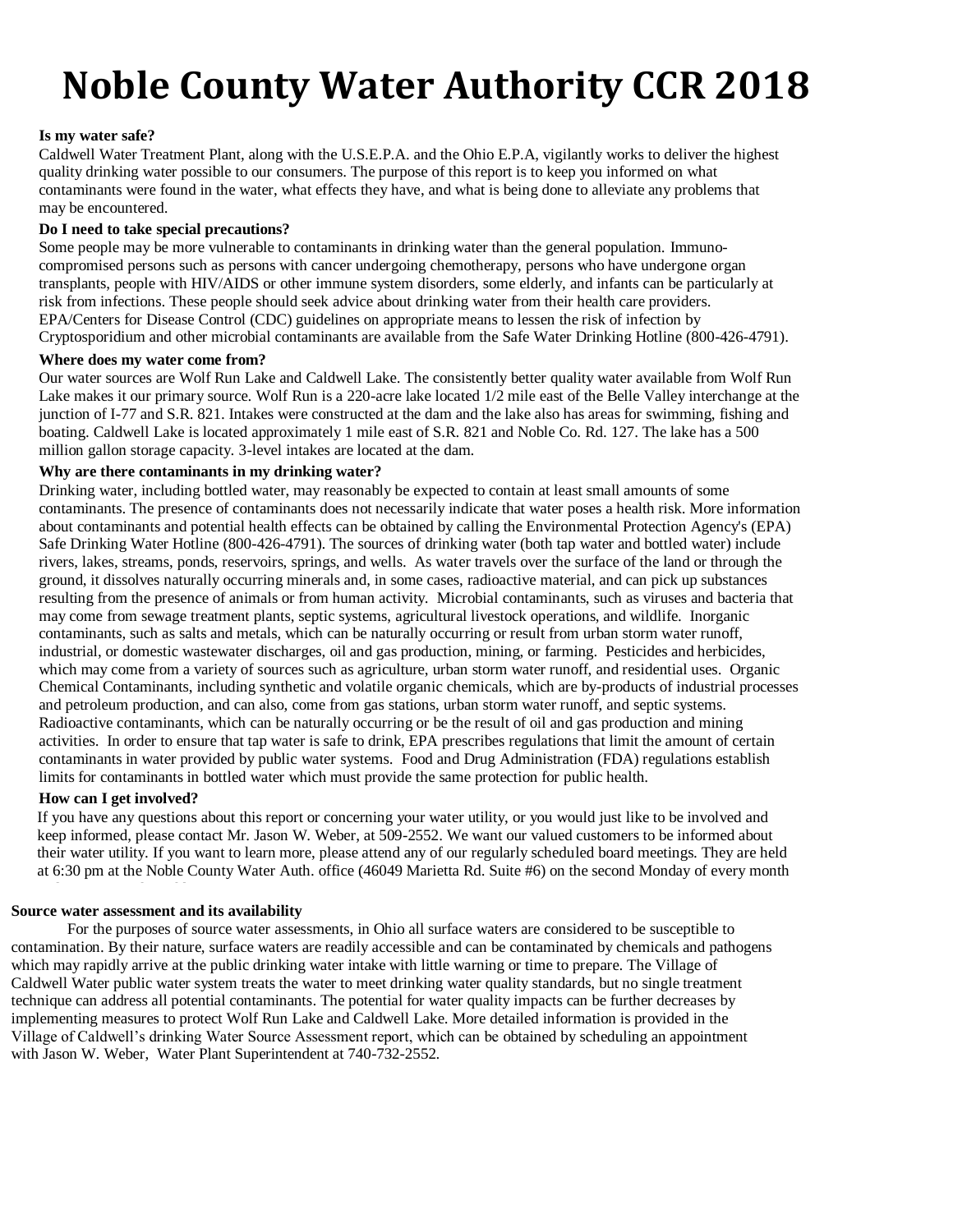| <b>Term</b>    |                          | <b>Definition</b>                                                                                                                                                                         |
|----------------|--------------------------|-------------------------------------------------------------------------------------------------------------------------------------------------------------------------------------------|
| ppm            |                          | ppm: parts per million, or milligrams per liter $(mg/L)$                                                                                                                                  |
| ppb            |                          | ppb: parts per billion, or micrograms per liter $(\mu g/L)$                                                                                                                               |
| <b>NTU</b>     | <b>Unit Descriptions</b> | NTU: Nephelometric Turbidity Units. Turbidity is a measure of the cloudiness of the water.<br>We monitor it because it is a good indicator of the effectiveness of our filtration system. |
| <b>NA</b>      |                          | NA: not applicable                                                                                                                                                                        |
| N <sub>D</sub> |                          | ND: Not detected                                                                                                                                                                          |
| <b>NR</b>      |                          | NR: Monitoring not required, but recommended.                                                                                                                                             |

# **Important Drinking Water Definitions**

| <b>Term</b>              | <b>Definition</b>                                                                                                                                                                                                                                             |
|--------------------------|---------------------------------------------------------------------------------------------------------------------------------------------------------------------------------------------------------------------------------------------------------------|
| <b>MCLG</b>              | MCLG: Maximum Contaminant Level Goal: The level of a contaminant in drinking water<br>below which there is no known or expected risk to health. MCLGs allow for a margin of<br>safety.                                                                        |
| <b>MCL</b>               | MCL: Maximum Contaminant Level: The highest level of a contaminant that is allowed in<br>drinking water. MCLs are set as close to the MCLGs as feasible using the best available<br>treatment technology.                                                     |
| TT                       | TT: Treatment Technique: A required process intended to reduce the level of a contaminant<br>in drinking water.                                                                                                                                               |
| AL                       | AL: Action Level: The concentration of a contaminant which, if exceeded, triggers<br>treatment or other requirements which a water system must follow.                                                                                                        |
| Variances and Exemptions | Variances and Exemptions: State or EPA permission not to meet an MCL or a treatment<br>technique under certain conditions.                                                                                                                                    |
| <b>MRDLG</b>             | MRDLG: Maximum residual disinfection level goal. The level of a drinking water<br>disinfectant below which there is no known or expected risk to health. MRDLGs do not<br>reflect the benefits of the use of disinfectants to control microbial contaminants. |
| <b>MRDL</b>              | MRDL: Maximum residual disinfectant level. The highest level of a disinfectant allowed in<br>drinking water. There is convincing evidence that addition of a disinfectant is necessary for<br>control of microbial contaminants.                              |
| <b>MNR</b>               | <b>MNR: Monitored Not Regulated</b>                                                                                                                                                                                                                           |
| <b>MPL</b>               | MPL: State Assigned Maximum Permissible Level                                                                                                                                                                                                                 |

### **For more information please contact:**

Jason W. Weber Operator of Record 46049 Marietta Rd. Suite #6 Caldwell, OH 43724 **Phone:** (740) 732-5948

### **Email:**

We have a current unconditional license to operate our water system.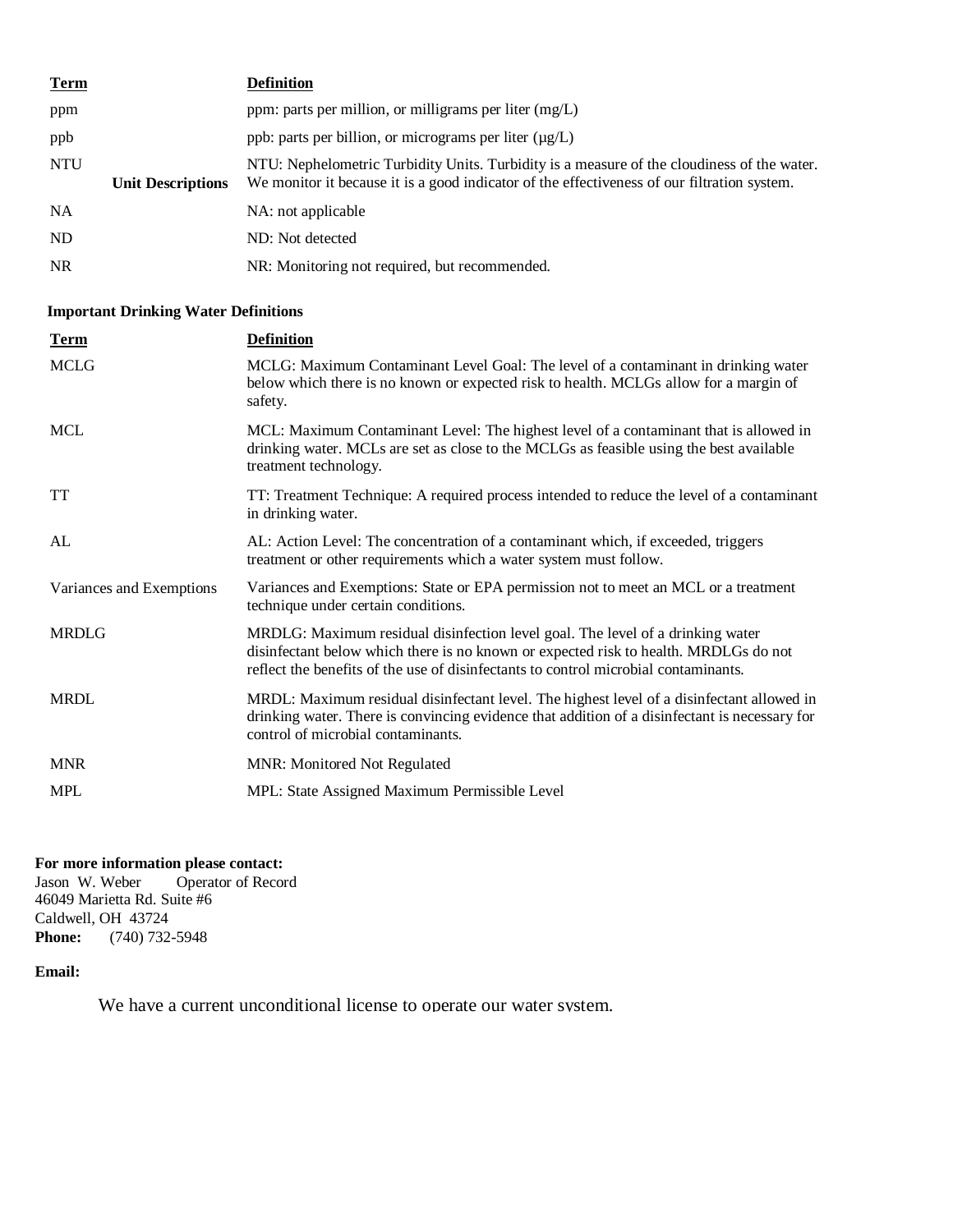# **Noble County Water Authority Water Quality Data Table 2018**

The table below lists all of the drinking water contaminants we detected that are applicable for the calendar year of this report…

The presence of contaminants in the water does not necessarily indicate that the water poses a health risk. Unless otherwise noted, the data presented in this table is from testing done in the calendar year of the report. The EPA or the State requires us to monitor for certain contaminants less than once per year because the concentrations of these contaminants do not change frequently.

| Contaminants        | <b>MCLG</b> | <b>MCL</b> | Level  | Kange of   | $\mathbf{v}$ $\mathbf{v}$<br>$\mathrm{V}$ iolation | $\sim$<br>Sample | <b>Contaminants</b><br><b>voical</b><br>Source of |
|---------------------|-------------|------------|--------|------------|----------------------------------------------------|------------------|---------------------------------------------------|
| $\bullet$<br>ˈunits |             |            | F ound | Detections |                                                    | t ear            |                                                   |

# **Inorganic Contaminants**

| Lead '<br>(ppb<br>. . | $\sim$ $\sim$<br>_<br>⊥ | 0022 | $\sim$<br>NΑ<br>$  -$ | N <sub>O</sub> | $0.1 \text{ C}$<br>2010<br>____ | orrosion<br>: householo<br>plumbing |
|-----------------------|-------------------------|------|-----------------------|----------------|---------------------------------|-------------------------------------|
|                       |                         |      |                       |                |                                 | $+ - - -$                           |

Zero out of ten samples was found to have lead levels in excess of the lead action level of 15 ppb.

If present, elevated levels of lead can cause serious health problems, especially for pregnant women and young children. Lead in drinking water is primarily from materials and components associated with service lines and home plumbing. The Noble County Water Authority is responsible for providing high quality drinking water, but cannot control the variety of materials used in plumbing components. When your water has been sitting for several hours, you can minimize the potential for lead exposure by flushing your tap for 30 seconds to 2 minutes before using water for drinking or cooking. If you are concerned about lead in your water, you may wish to have your water tested. Information on lead in drinking water, testing methods, and steps you can take to minimize exposure is available from the Safe Dinking Water Hotline at [http://www.epa.gov/safewater/lead.](http://www.epa.gov/safewater/lead)

| Copper<br>$($ ppm $)$ | . | $AL =$<br>ن د ل | .047 | ΝA | NO | 2018 | Corrosion of household plumbing |
|-----------------------|---|-----------------|------|----|----|------|---------------------------------|
|                       |   |                 |      |    |    |      | systems.                        |

Zero out of ten samples was found to have copper levels in excess of the copper action level of 1.3 ppm.

# **Residual Disinfectants**

| $\sim$<br>$\cdot$ (ppm,<br>_hlorine = | $MRDI =$ | $\sim$<br>. | 1.60<br>$0.56 -$ | N <sub>O</sub> | 2018 | .  .<br><b>TTT</b><br>o control microbes<br>Water additive<br>⊹used<br>$\sim$<br>w |
|---------------------------------------|----------|-------------|------------------|----------------|------|------------------------------------------------------------------------------------|
|                                       |          | mg/         | mg/              |                |      |                                                                                    |

## **DBP -Volatile Organic Contaminants**

| Trihalomethanes | <b>NA</b> | $80 \text{ ug}/l$ | 51.2            | $24.1 - 66.9$ | NO. | 2018 | By-product of drinking water |
|-----------------|-----------|-------------------|-----------------|---------------|-----|------|------------------------------|
| (ppb)           |           |                   | $u\text{g}/l$   | ug/l          |     |      | chlorination                 |
| Haloacetic      | <b>NA</b> | $60 \text{ ug}/l$ | 33.45           | 15- 59.8      | NO. | 2018 | By-product of drinking water |
| Acids (ppb)     |           |                   | $\frac{u g}{l}$ | ug/l          |     |      | chlorination                 |

Under the stage 2 Disinfectants/Disinfection Byproducts Rule (D/DBPR), our public water system was required by the USEPA to conduct an evaluation of our distribution system. This is known as an Initial Distribution System Evaluation (IDSE), and is intended to identify locations in our distribution system with elevated disinfection byproduct concentrations. The locations selected for the IDSE may be used for compliance monitoring under Stage 2 DBPR, beginning in 2012. Disinfection byproducts are the result of providing continuous disinfection of your drinking water and form when disinfectants combine with organic matter naturally occurring in the source water. Disinfection byproducts are grouped into two categories, Total Trihalomethanes (TTHM) and Haloacetic Acids (HAA5). USEPA sets standards for controlling the levels of disinfectants and disinfectant byproducts in drinking water, including both TTHMs and HAA5s.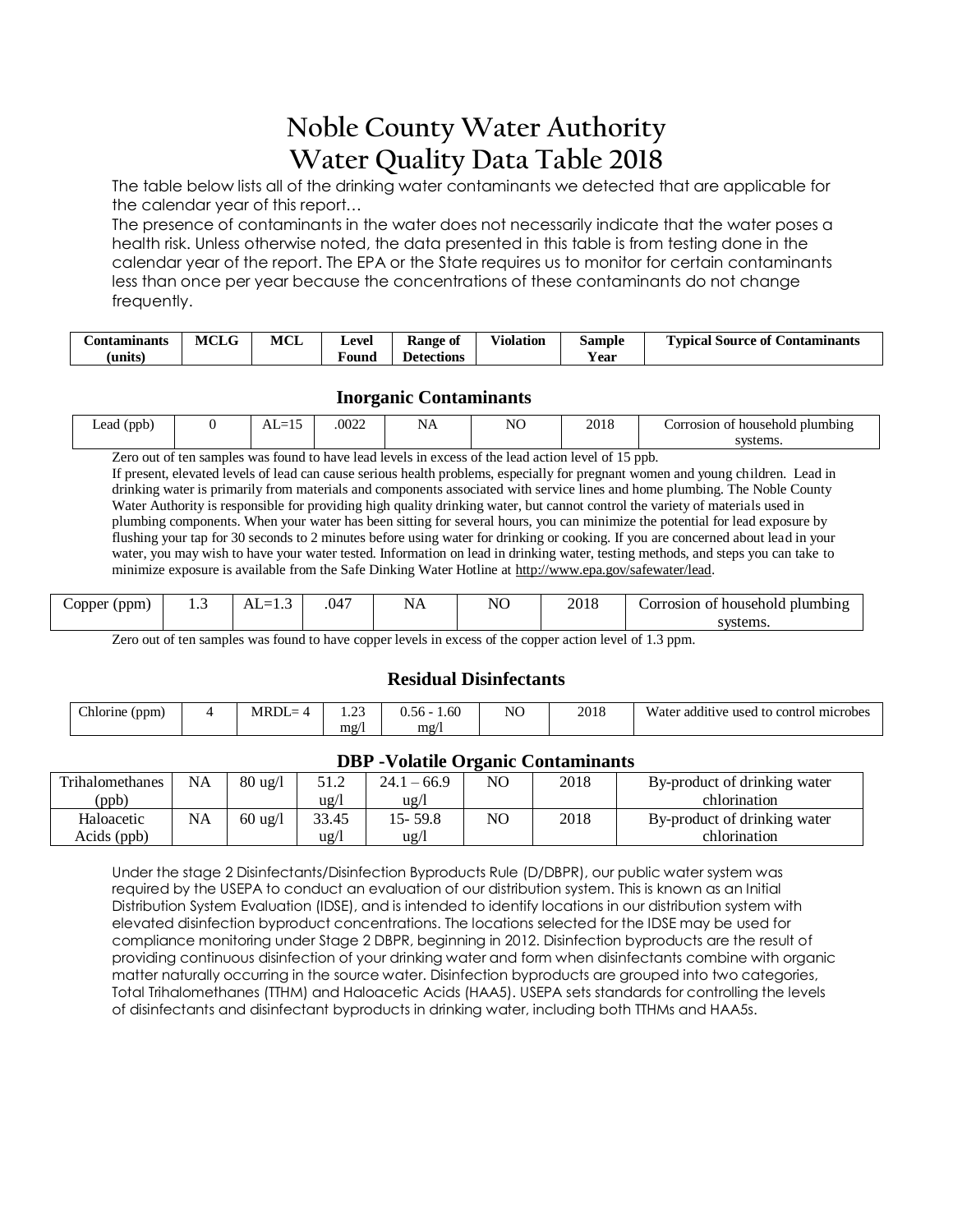# **Caldwell Water Department Water Quality Data Table 2018**

The table below lists all of the drinking water contaminants we detected that are applicable for the calendar year of this report…

The presence of contaminants in the water does not necessarily indicate that the water poses a health risk. Unless otherwise noted, the data presented in this table is from testing done in the calendar year of the report. The EPA or the State requires us to monitor for certain contaminants less than once per year because the concentrations of these contaminants do not change frequently.

| ∴ontaminants | <b>MCLG</b> | MCL | Level  | Kange of   | Violation | Sample      | <b>Typical Source of</b><br><b>Contaminants</b> |
|--------------|-------------|-----|--------|------------|-----------|-------------|-------------------------------------------------|
| units        |             |     | F ound | Detections |           | --<br>Y ear |                                                 |

| Fluoride<br>(ppm) | NA. |           | $1.2 \text{ mg}/1$ | $0.80 \text{ mg/L}$<br>$-1.2mg/L$ | NO. | 2018 | Erosion of natural deposits: Water<br>additive which promotes strong teeth;<br>Discharge from fertilizer and aluminum<br>factories |
|-------------------|-----|-----------|--------------------|-----------------------------------|-----|------|------------------------------------------------------------------------------------------------------------------------------------|
| Nitrate (ppm)     |     | 10        | 0.925              | $< 0.1 -$<br>0.925                | NO. | 2018 | Runoff from fertilizer use; Leaching<br>from septic tanks, sewage; Erosion of<br>natural deposits                                  |
| Barium (ppm)      |     |           | 0.025              | <b>NA</b>                         | NO. | 2018 | Discharge of drilling wastes; Discharge<br>from metal refineries; Erosion of<br>natural deposits                                   |
| Lead (ppb)        |     | $AI = 15$ | $\langle 4^*AA$    | <b>NA</b>                         | NO. | 2017 | Corrosion of household plumbing<br>systems.                                                                                        |

# **Inorganic Contaminants**

Zero out of twenty samples was found to have lead levels in excess of the lead action level of 15 ppb.

If present, elevated levels of lead can cause serious health problems, especially for pregnant women and young children. Lead in drinking water is primarily from materials and components associated with service lines and home plumbing. The Village of Caldwell Water Treatment Plant is responsible for providing high quality drinking water, but cannot control the variety of materials used in plumbing components. When your water has been sitting for several hours, you can minimize the potential for lead exposure by flushing your tap for 30 seconds to 2 minutes before using water for drinking or cooking. If you are concerned about lead in your water, you may wish to have your water tested. Information on lead in drinking water, testing methods, and steps you can take to minimize exposure is available from the Safe Dinking Water Hotline at **[http://www.epa.gov/safewater/lead.](http://www.epa.gov/safewater/lead)**

| opper (ppm) | <br>$AL=1.5$ | 0.0149 | . .<br>NΑ | NO | 2017 | household<br>Corrosion_<br>plumbing<br>ОŤ |
|-------------|--------------|--------|-----------|----|------|-------------------------------------------|
|             |              |        |           |    |      | systems.                                  |

Zero out of twenty samples was found to have copper levels in excess of the copper action level of 1.3 ppm.

## **Microbiological Contaminants**

| Turbidity     | NA  | TT | 0.20 | $0.04 - 0.20$ | NO. | 2018 | Soil Runoff              |
|---------------|-----|----|------|---------------|-----|------|--------------------------|
| (NTU)         |     |    |      |               |     |      |                          |
| Turbidity %   | NA  | TT | 100% | NA            | NO. | 2018 |                          |
| samples       |     |    |      |               |     |      |                          |
| meeting       |     |    |      |               |     |      |                          |
| standard      |     |    |      |               |     |      |                          |
| Total Organic | NA. | TT | 1.85 | $0.83 - 4.00$ | NO. | 2018 | Naturally present in the |
| Carbon        |     |    |      |               |     |      | environment              |

The value reported under "Level Found" for Total Organic Carbon (TOC) is the lowest ratio between percentage of TOC actually removed to the percentage of TOC required to be removed. A value of greater than one (1) indicates that the water system is in compliance with TOC removal requirements. A value of less than one (1) indicates a violation of the TOC requirements.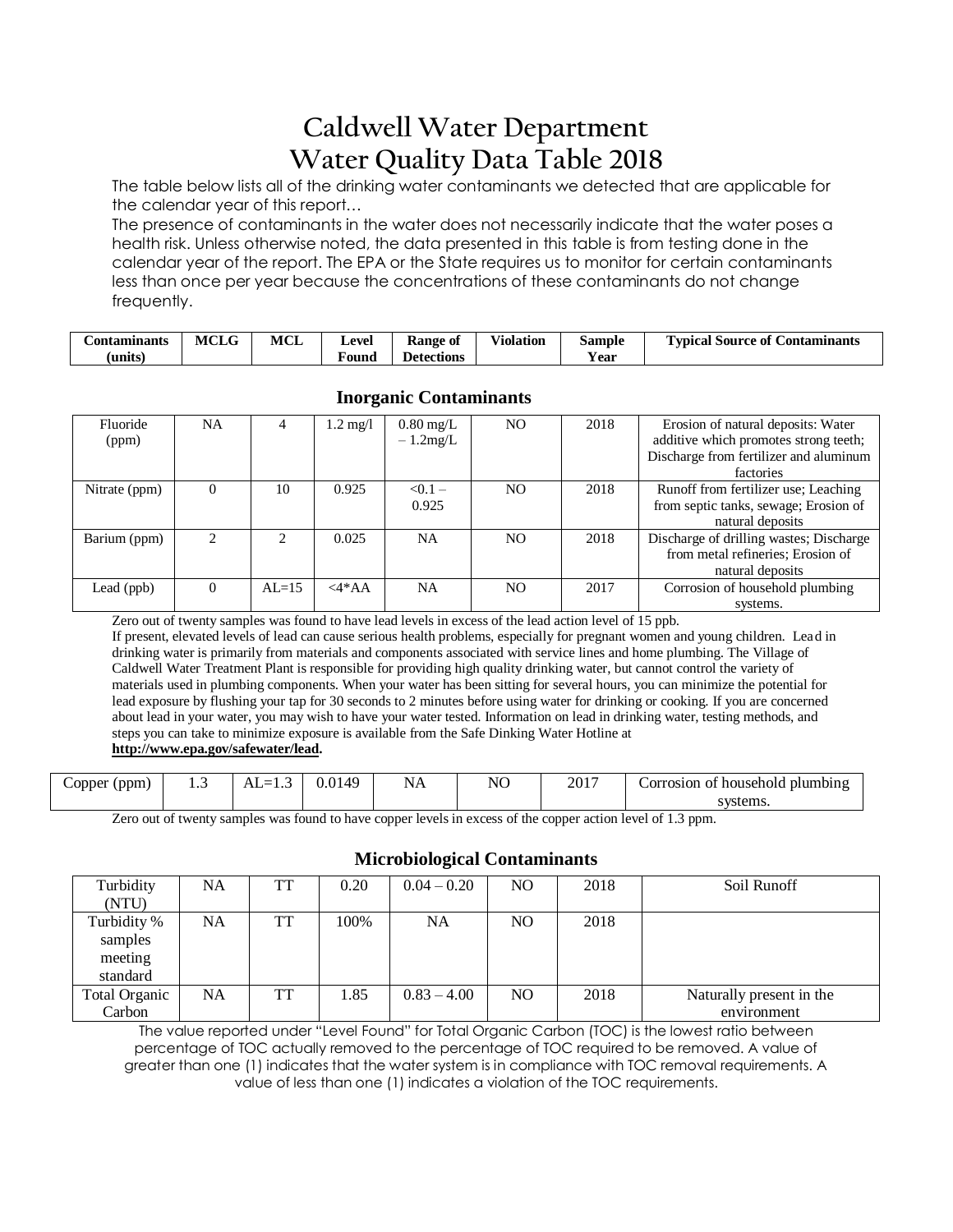# **Caldwell Water Department Water Quality Data Table 2018 (cont.)**

Turbidity is a measure of the cloudiness of water and is an indication of the effectiveness of our filtration system. The turbidity limit set by the EPA is *{0.3 NTU)* in 95% of the daily samples and shall not exceed 5 NTU at any time. As reported above the Village of Caldwell water system's highest recorded turbidity result for **2018** was **0.20 NTU** and lowest monthly percentage of samples meeting the turbidity limits was 100%.

| <b>Contaminants</b> | $\mathbf{r}$<br>MCLG | MCL | Level | Kange of          | <b>Violation</b> | Sample | m<br><b>Contaminants</b><br>Typical Source of |
|---------------------|----------------------|-----|-------|-------------------|------------------|--------|-----------------------------------------------|
| units)              |                      |     | Found | <b>Detections</b> |                  | ′ear   |                                               |

# **Residual Disinfectants**

| Chlorine<br>(ppm | MRDL= |       | 1.OZ<br>`−   | NO | 2018 | $- - -$<br>.<br>additive used to control microbes<br>Water |
|------------------|-------|-------|--------------|----|------|------------------------------------------------------------|
|                  |       | $m$ g | $m\text{g}/$ |    |      |                                                            |

### **DBP -Volatile Organic Contaminants**

| Trihalomethanes | <b>NA</b> | $80 \text{ ug}/l$ | 51.0                     | $34.9 - 73.6$ | NO | 2018 | By-product of drinking water |  |  |
|-----------------|-----------|-------------------|--------------------------|---------------|----|------|------------------------------|--|--|
| ppb)            |           |                   | $\frac{u g}{l}$          | $\frac{u}{g}$ |    |      | chlorination                 |  |  |
| Haloacetic      | NA        | $60 \text{ ug}/l$ | 37.8                     | $25.6 - 52.6$ | NO | 2018 | By-product of drinking water |  |  |
| Acids (ppb)     |           |                   | $u\mathbf{g}/\mathbf{h}$ | $u\alpha/l$   |    |      | chlorination                 |  |  |

Under the stage 2 Disinfectants/Disinfection Byproducts Rule (D/DBPR), our public water system was required by the USEPA to conduct an evaluation of our distribution system. This is known as an Initial Distribution System Evaluation (IDSE), and is intended to identify locations in our distribution system with elevated disinfection byproduct concentrations. The locations selected for the IDSE may be used for compliance monitoring under Stage 2 DBPR, beginning in 2012. Disinfection byproducts are the result of providing continuous disinfection of your drinking water and form when disinfectants combine with organic matter naturally occurring in the source water. Disinfection byproducts are grouped into two categories, Total Trihalomethanes (TTHM) and Haloacetic Acids (HAA5). USEPA sets standards for controlling the levels of disinfectants and disinfectant byproducts in drinking water, including both TTHMs and HAA5s.

2018